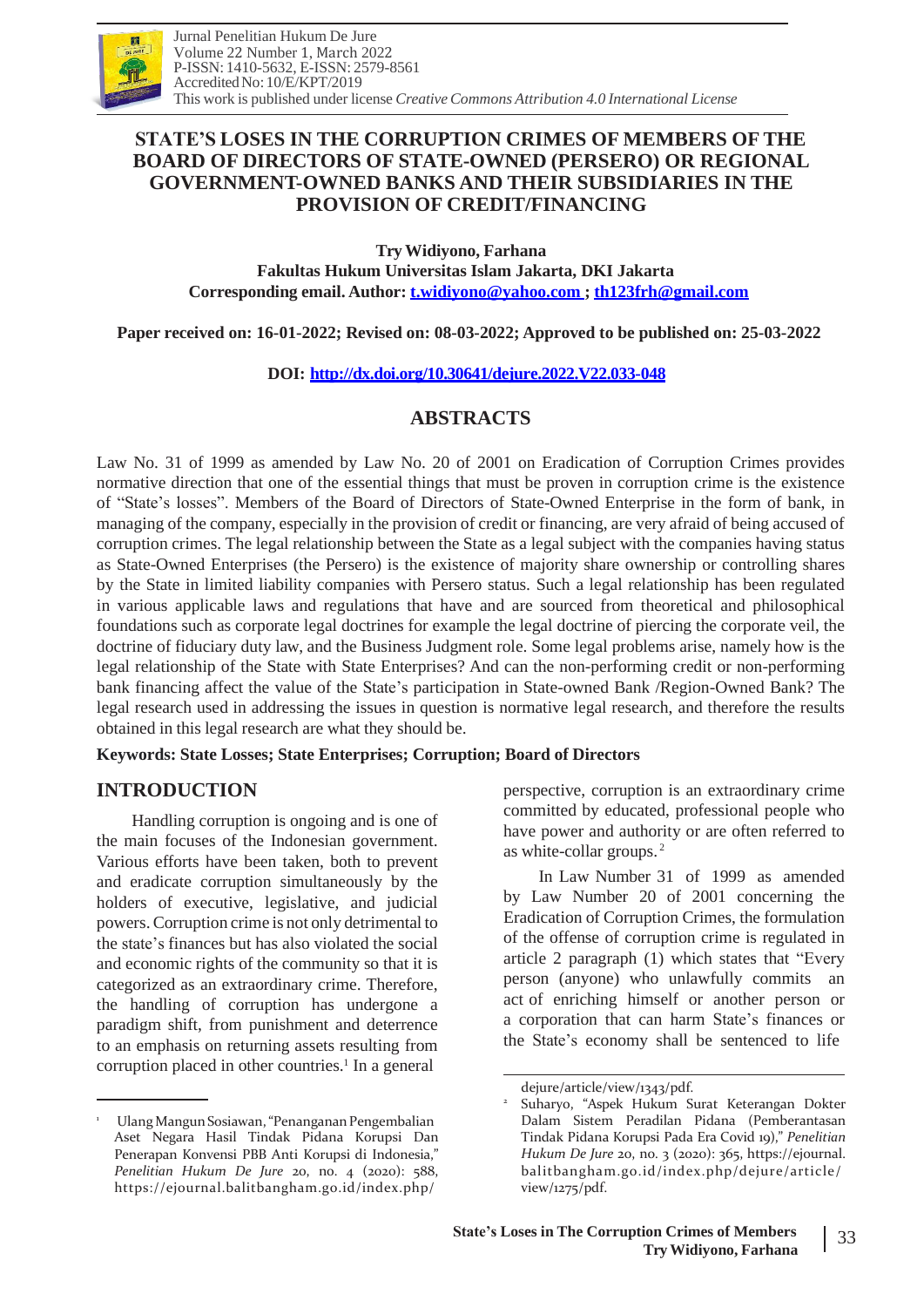imprisonment or imprisonment for a minimum of 4 (four) years and a maximum of 20 (twenty) years and a fine of a minimum of IDR 200,000,000.00 (two hundred million rupiahs) and a maximum of IDR 1,000,000,000,00 (one billion rupiahs). Furthermore, Article 3 of the Law states that "Every person with the aim of benefiting himself or another party or a corporation, utilizing abusing the authority, opportunity or facilities available to him (in his possession) because of the occupation and/or position that can be detrimental to State's finances or the State's economy shall be sentenced to life imprisonment or imprisonment for a minimum of 1 (one) year and a maximum of 20 (twenty) years and/or a fine of a minimum of IDR 50,000,000.00 (fifty million rupiahs) and a maximum of IDR 1,000,000,000.00 (one billion rupiahs)." Article 4 of the Corruption Crime Law expressly states that compensating for the State's loss does not eliminate the corruption crime.

The word "can" in Article 2 paragraph (1) and Article 3 of Law Number 31 of 1999 as amended by Law Number 20 of 2001 concerning the Eradication of Corruption Crimes has a meaning that is considered not to provide certainty. Because the word "can" in the Corruption Crime Law can be used by law enforcers to carry out investigations, even though there is not necessarily a State's loss. Therefore, the word 'can' in Article 2 (1) and Article 3 of the Corruption Crime Law is declared unconstitutional, and contradicts the 1945 Constitution in the decision of the Constitutional Court Number 003/PUU-III/2006 dated July 25, 2006.

The provision of Law Number 31 of 1999 as amended by Law Number 20 of 2001 concerning the Eradication of Corruption Crimes is one of the things that is very feared by members of the Board of Directors and/or employees of Stateowned banks or Banks that are subsidiaries of the State-owned banks. Because, at any time they can be asked for information, as witnesses or investigated by the authorities, either the police or the Prosecutor's Office in cases of corruption based on the above provisions. The members of the Board of Directors are afraid because the business opportunity which is the core business of a State-Owned Enterprise or a subsidiary of a State-Owned Enterprise is the main task that must be carried out by a State-Owned Enterprise or subsidiary of a State-Owned Enterprise, as an

agent of development with a high-profit target. It is very risky for them to become a suspect or defendant in a corruption case. Empirically, there have been many members of the board of directors of State-Owned Enterprises or subsidiaries of State-Owned Enterprises who have been ruled by the Court as having committed corruption crimes or are currently in the process of investigation either by the Police or at the Prosecutor's Office.

Most Indonesians now understand their rights and obligations, therefore the demands for administrative convenience and acceleration are increasingly dynamic. Both the Central Government and Regional Governments have made efforts to make improvements in various sectors, but in practice, the interaction between the community and the government's public service sector still raises problems because a comprehensive bureaucratic reform has not been completed, whether regarding institutions, business processes and human resources such as public services procedures for making investment/ business (investment procedure), processes for access to justice, as well as government goods and services procurement.<sup>3</sup>

In addition, in terms of legal substance, as a country that still adheres to the civil law system or the continental European system (although some laws and regulations have also adopted the common law system or the Anglo-Saxon system), it is said that law is written rules while unwritten rules are not considered as the law. This system affects the legal system in Indonesia, namely: the legality principle in Article 1 Paragraph 1 of the Criminal Code; *Nullum Dilectum Nula Poena Sine Previalege*… "there is no criminal act that can be punished if there are no rules governing it". In the current condition, there are no criminal laws and regulations that explicitly regulate that a corporation (legal entity) can be punished. Therefore, whether or not an act is subject to legal sanctions can be determined if the act has been regulated in laws and regulations.<sup>4</sup>

<sup>3</sup> Fuzi Narindrani, "Penyelesaian Korupsi dengan Menggunakan Restoratif Justice," *Penelitian Hukum De Jure* 20, no. 4 (2020): 606–607, https://ejournal. balitbangham.go.id/index.php/dejure/article/ view/1425/pdf.

Marulak Pardede, "Aspek Hukum Pemberantasan Tindak Pidana Korupsi Oleh Korporasi Dalam Bidang Perpajakan,"*PenelitianHukumDe Jure* 20, no. 3 (2020): 337, https://ejournal.balitbangham.go.id/index.php/ 4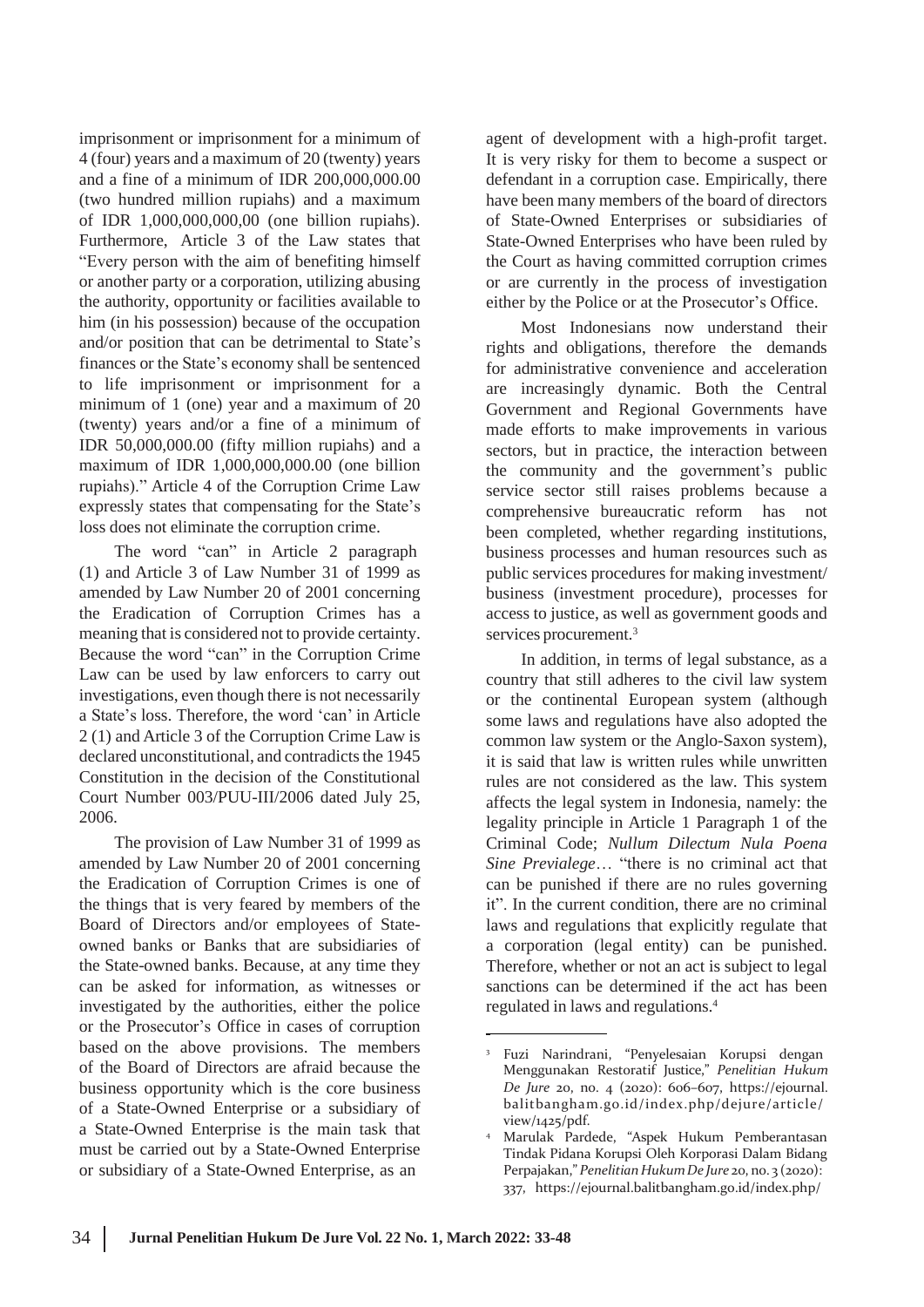One of the prominent cases relates to the distribution of credit/financing. The distribution of credit/financing originally in the initial process of distribution was a legal act that was included in the field of civil law, namely the existence of an agreement between creditors and debtors. However, in the end, it experienced a shift into corruption crime, when credit/financing became non-performing loan/financing. This happened because the initial investigators and the investigators considered that the non-performing loan/financing indicated that there had been a state's financial loss. Indeed, not all the provision of credit /financing that is non-performing in its repayment have shifted to corruption crimes. Of course, investigators will look at other elements of corruption crime in the process of preliminary investigation and the investigation.

The debate on the elements of State' losses in corruption crimes over the existence of credit/ financing losses that is non-performing is basic. Losses in credit/financing channeling may occur due to business opportunities that do not work as expected. The risk of failure to pay the installment of credit/financing by the customer has been included in the cost of interest or profit-sharing. This means that credit interest or profit-sharing in financing has included the risk of non-performing credit/financing and it has been calculated that there is a possibility that there will be a certain percentage that experiences problems or is nonperforming.

Differences of opinion regarding losses for State-Owned Enterprises or subsidiaries of State-Owned Enterprises are only for granting credit/

financing to certain debtors or losses in the reporting period. This is because State-Owned Enterprises or subsidiaries of State-Owned Enterprises suffer losses due to credit/financing that experiences problems or is non-performing, but overall, in the reporting period they still earn profits and there are no losses. In addition, such losses may occur simply because of certain unfavorable macro and microeconomic conditions, so that credit/financing becomes problematic or becomesnon-performing.

Preliminary Investigators and Investigators in conducting preliminary investigations or investigations may only relate with one of the provision of credit/financing that is nonperforming that result in losses for the Bank. They do not at all relate with other provisions of credit/financing in the reporting period which provides very large benefits to the company. The loss in the provision of just one credit/financing is sufficient for the preliminary investigators and the investigators to conduct preliminary investigations or investigations.

However, cases of corruption crime in the provision of credit/financing that becomes nonperforming are not considered to have occurred by the police or the prosecutor's office as the preliminary investigators or investigators of corruption crimes. At least there is no data on the existence of corruption crime committed by non-State-Owned Banks with the status of *Persero* or Banks owned by State-Owned Banks with Persero status (subsidiaries of State-Owned Banks). This is because the preliminary investigators and investigators consider that the losses of the State-Owned Bank and the losses of the subsidiary banks of the State-Owned Bank are the State's losses.

The basis of the investigators' thinking can be analyzed academically that the losses of State-Owned Banks and the losses of subsidiary Banks of State-Owned Banks are the State's losses because the state has a majority share in State-Owned Banks. Likewise, the definition of share ownership is expanded to include subsidiary banks of State-Owned Banks. Therefore, a legal problem arises, namely how is the legal relationship between the State and State Enterprises regulated?

#### **RESEARCH METHOD**

The research used in this article is normative legal research. Hadin Muhjadi and Nunuk Nuswardani<sup>5</sup> stated, "normative legal research is research that examines legal issues from the point of view of legal science in depth against established legal norms". Piter Mahmud Marzuki<sup>6</sup> stated, "legal research is a process to find the legal rules, legal principles, and legal doctrines in order to answer legal issues or problems faced."

In this paper, the problem approach used is more of a statutory approach, which is an

dejure/article/view/1280/pdf.

<sup>5</sup> Hadin Muhjadi dan Nunuk Nuswardani, *Penelitian Hukum Indonesia Kontemporer* (Yogyakarta: Genta Publishing, 2012). Hal. 9

Piter Mahmud Marzuki, *Penelitian Hukum* (Jakarta: Kencana, 2007). Hal. 35 6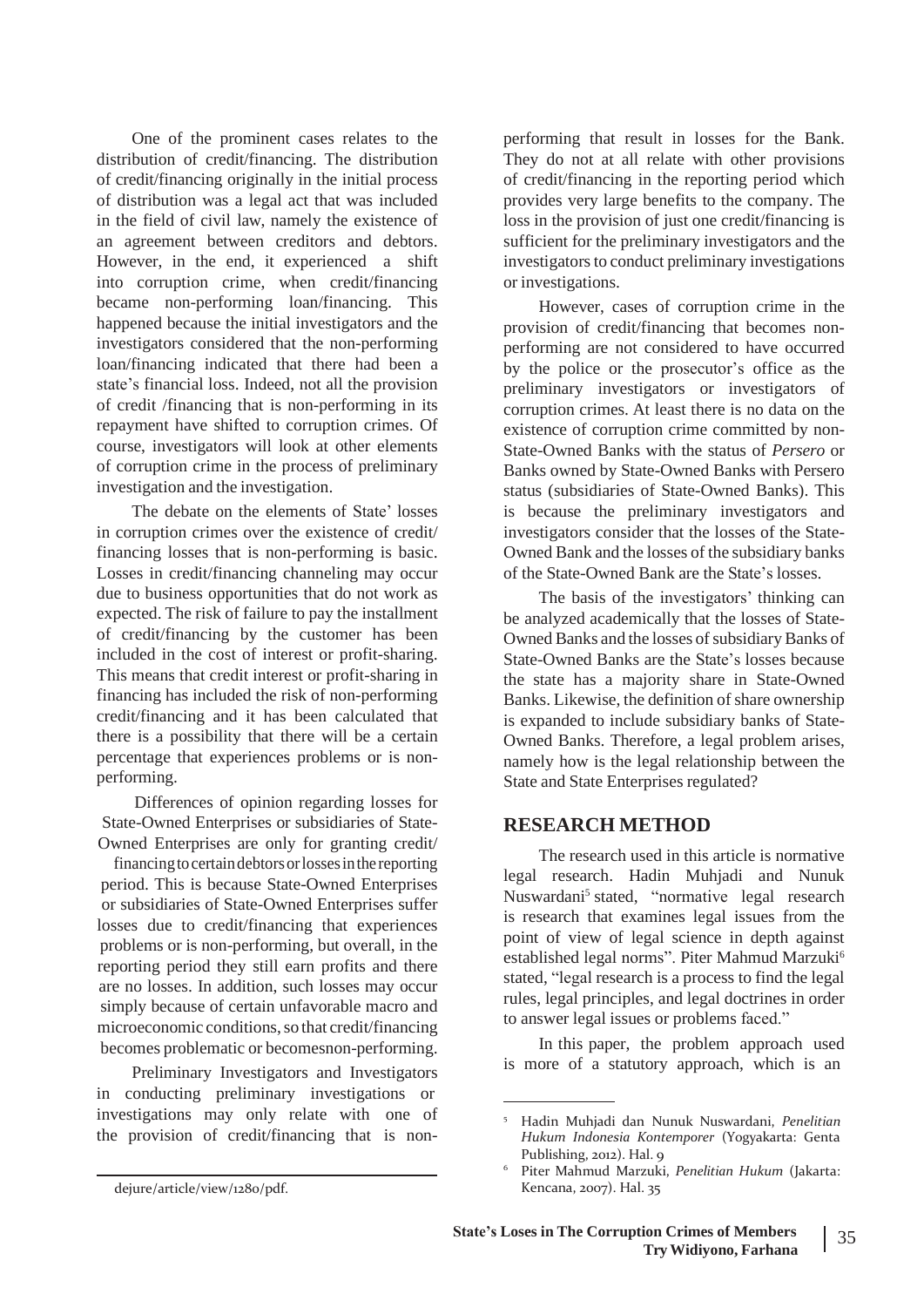approach that is carried out by reviewing the Law on State-Owned Enterprises, the Limited Liability Company Law, the State Treasury Law, and several laws and regulations which regulate business entities related to objects of the research.

All legal materials obtained from literature research were then analyzed descriptivequalitatively by building arguments based on the logic of deductive thinking. With the descriptivequalitative method, the researcher will present and describe and relate all materials relevant to this research in a systematic, comprehensive, and accurate manner, in order to obtain answers to the problems being discussed.

The legal issues mentioned above are used as a central point for the process of searching for legal principles and legal doctrines in more detail in order to find legal norms that should be formed, so that this research provides answers to the legal issues above and provides legal solutions in the future, namely what should happen.

#### **DISCUSSION AND ANALYSIS**

Law can be felt and realized in the simplest form, namely laws and regulations. In a more complicated form, the form of law is controlled by several legal principles, doctrines, theories, or philosophies, which are universally recognized by the legal system. The independence and freedom of a person contain a broad aspect. One aspect is the right of a person to be treated fairly, non-discriminatory, and based on the law, especially when a person is alleged or suspected of committing an act of violation or crime. This means that the deprivation or restriction of the independence and freedom of movement of a person suspected of committing a criminal act, from the point of view of the Criminal Law, can be in the form of arrest, detention, and prosecution. It can be justified if it is based on the applicable laws and regulations, which existed before legal action was imposed on him.<sup>7</sup>

The development of society has also resulted in the birth of various acts that are considered detrimental to the public interest and are then designated as criminal acts. The criminalization

process also gives rise to demands to position criminal law in a position that is actually getting stronger so that criminal law actually functions as a secondary criminal law. The existence of a secondary criminal law is basically universal and accepted in many countries even in those with a common law system.<sup>8</sup> In addition to requiring legal certainty and justice, legal settlements must also have expediency values. The expediency value must be an important indicator in law enforcement and settlement, namely the benefit for the perpetrators and more importantly the benefit for the community in general. So far, the focus of law enforcement is more on legal certainty but forgets about other legal goals, namely justice and benefit.<sup>9</sup>

Corruption is an extraordinary crime. Law Number 31 of 1999 as amended by Law Number 20 of 2001 concerning the Eradication of Corruption Crimes classifies corruption crimes in CHAPTER II which are divided into several types as regulated in Article 2 to Article 20, including those relating to additional penalties. In addition, there are other criminal acts related to corruption crimes as regulated in CHAPTER III article 21 to article 24. The classification in the Corruption Crime Law also points to the entry into force of the articles regulated in the Criminal Code, but the sanctions are emphasized in the corruption crime law.

A clearer description of the types or kinds of provisions regulated in the corruption crime law is outlined as follows.

1. State's Financial Losses:

State's financial losses are regulated in Article 2 and/or Article 3 of the Corruption Crime Law. Article 2 paragraph (1) of the Corruption Crime Law basically states that "everyone can be categorized as a perpetrator of corruption crime if that person unlawfully commits an act to enrich himself or other parties or a corporation or company that is detrimental to State's finances or the state

<sup>7</sup> Muhaimin, "Penetapan Tersangka Tidak Ada Batas Waktu," *Penelitian Hukum De Jure* 20, no. 2 (2020): 277, https://ejournal.balitbangham.go.id/index.php/ dejure/article/view/1165/pdf\_1.

<sup>8</sup> Yoserwan, "Fungsi Sekunder Hukum Pidana Dalam Penanggulangan Tindak Pidana Perpajakan," *Penelitian Hukum De Jure* 20, no. 2 (2020): 171, https:// ejournal.balitbangham.go.id/index.php/dejure/ article/view/979/pdf\_1.

Muhaimin, "Restoratif Justice Dalam Penyelesaian Tindak Pidana Ringan," *Penelitian Hukum De Jure* 19, no. 2 (2019): 188, https://ejournal.balitbangham.go.id/ index.php/dejure/article/view/648/pdf.  $\overline{9}$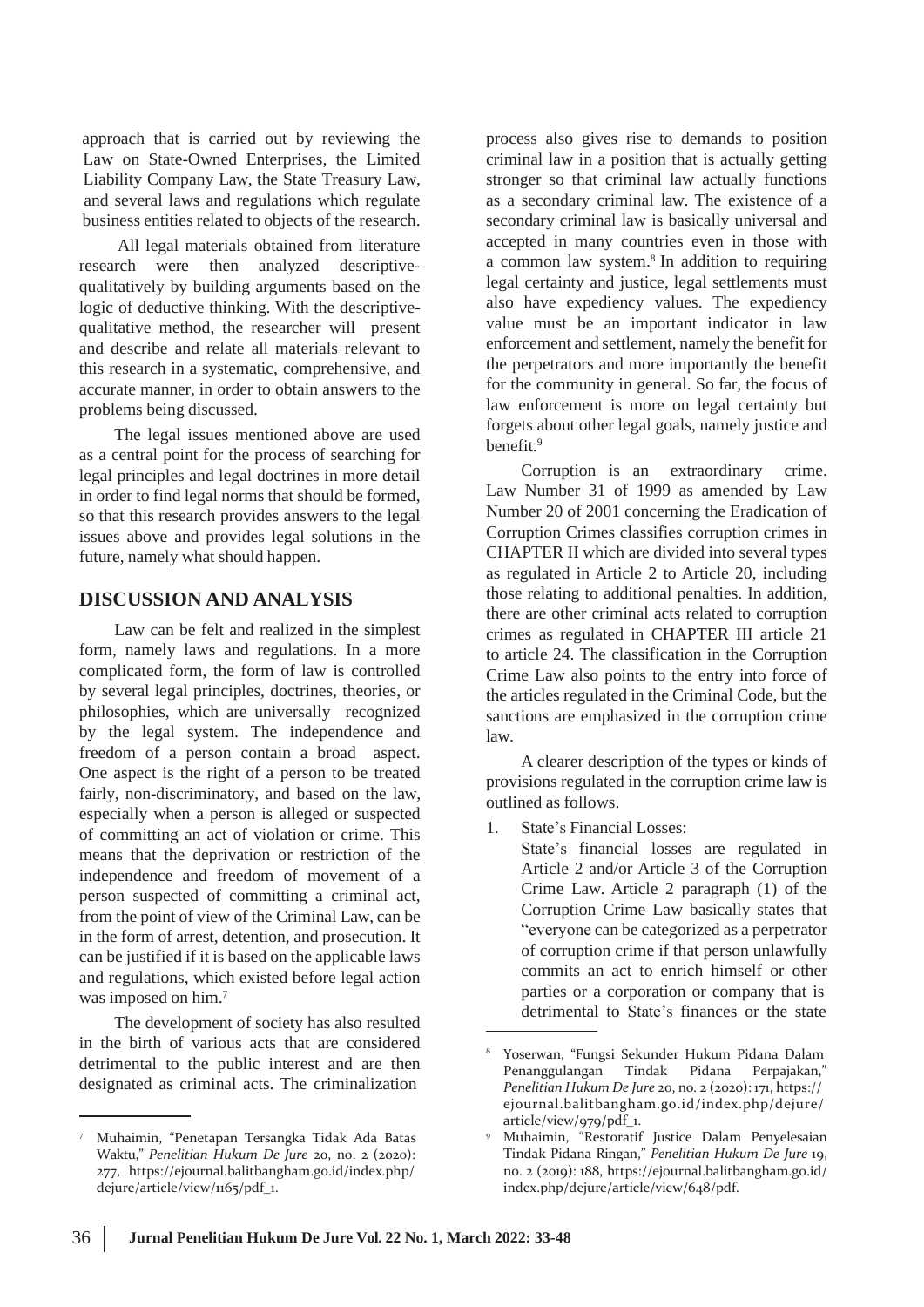economy. For this act, the person is subject to life imprisonment or imprisonment for a minimum of 4 (four) years and for a maximum of 20 (twenty) years and a fine of a minimum of IDR 200,000,000.00 (two hundred million rupiahs) and a maximum of IDR 1,000,000,000.00 (one billion rupiahs)". Then, Article 3 of the Corruption Crime Law basically states that, "everyone can be categorized as a perpetrator of corruption crime if the person with the aim of benefiting himself or other parties or a corporation or company abuses their authority, uses opportunities or facilities available to him because of occupation or position that can harm the state's finances or the state's economy, and he is subject to life imprisonment or imprisonment for a minimum of 1 (one) year and a maximum of 20 (twenty) years and/or a fine of a minimum of IDR 50,000,000.00 (fifty million rupiahs) and a maximum of IDR 1,000,000,000,00 (one billion rupiahs)."

The granting of Gift:

Everyone who commits a criminal act as regulated in Article 209 of the Criminal Code, which in essence is the granting of gifts, is given a sanction in the form of imprisonment for a minimum of 1 (one) year and a maximum of 5 (five) years and/or a fine of a minimum of IDR 50,000,000.00 (fifty million rupiahs) and a maximum of IDR 250,000,000.00 (two hundred and fifty million rupiahs).

Promising of something for the purpose of influencing: 3.

> Everyone who commits a criminal act as regulated in Article 210 of the Criminal Code, which in essence is promising something to influence, is given a sanction in the form of imprisonment for a minimum of 3 (three) years and a maximum of 15 (fifteen) years and/or a fine of a minimum of IDR 150,000,000.00 (one hundred and fifty million rupiahs and a maximum of IDR 750,000,000.00 (seven hundred and fifty million rupiahs.

The practice of Fraud: 4.

Everyone who commits a criminal act as regulated in Article 387 (Practice of Fraud) or Article 388 of the Criminal Code, is given

a sanction in the form of imprisonment for a minimum of 2 (two) years and a maximum of 7 (seven) years and a fine of a minimum of IDR 100,000,000,00 (one hundred million rupiahs and a maximum of IDR 350,000,000.00 (three hundred and fifty million rupiahs.

- Embezzlement of money and/or securities: Everyone who commits a criminal act as regulated in Article 415 of the Criminal Code may be subject to imprisonment for a minimum of 3 (three) years and a maximum of 15 (fifteen) years and/a fine of a minimum of IDR 150,000,000.00 (one hundred and fifty million rupiahs and a maximum of IDR 750,000,000.00 (seven hundred and fifty million rupiahs. 5.
- Counterfeit: 6.

Everyone who commits a criminal act as regulated in the provisions of Article 416 of the Criminal Code (counterfeit) shall be sentenced to imprisonment for a minimum of 1 (one) year and a maximum of 5 (five) 2. The granting of Gift: years and a fine of a minimum of IDR 50,000,000.00 (fifty million rupiahs and a maximum of IDR 250,000,000.00 (two hundred and fifty million rupiahs.

> Decency crime: 7.

Whoever commits a criminal act as regulated in the provisions of Article 417 of the Criminal Code (adultery) shall be sentenced to imprisonment for a minimum of 2 (two) years and a maximum of 7 (seven) years and a fine of a minimum of IDR 100,000,000.00 (one hundred million rupiahs and a maximum of IDR 350,000,000.00 (three hundred and fifty million rupiahs.

Whoever commits a criminal act as regulated in the provisions of Article 418 of the Criminal Code (adultery) shall be sentenced to imprisonment for a minimum of 1 (one) year and a maximum of 5 (five) years and a fine of a minimum of IDR 50,000,000.00 (fifty million rupiahs and a maximum of IDR 250,000,000.00 (two hundred and fifty million rupiahs. Anyone who commits a criminal act as regulated in the provisions of Article 419 (living together outside of marriage), Article 420, Article 423, Article 425, or Article 435 of the Criminal Code shall be sentenced to life imprisonment or imprisonment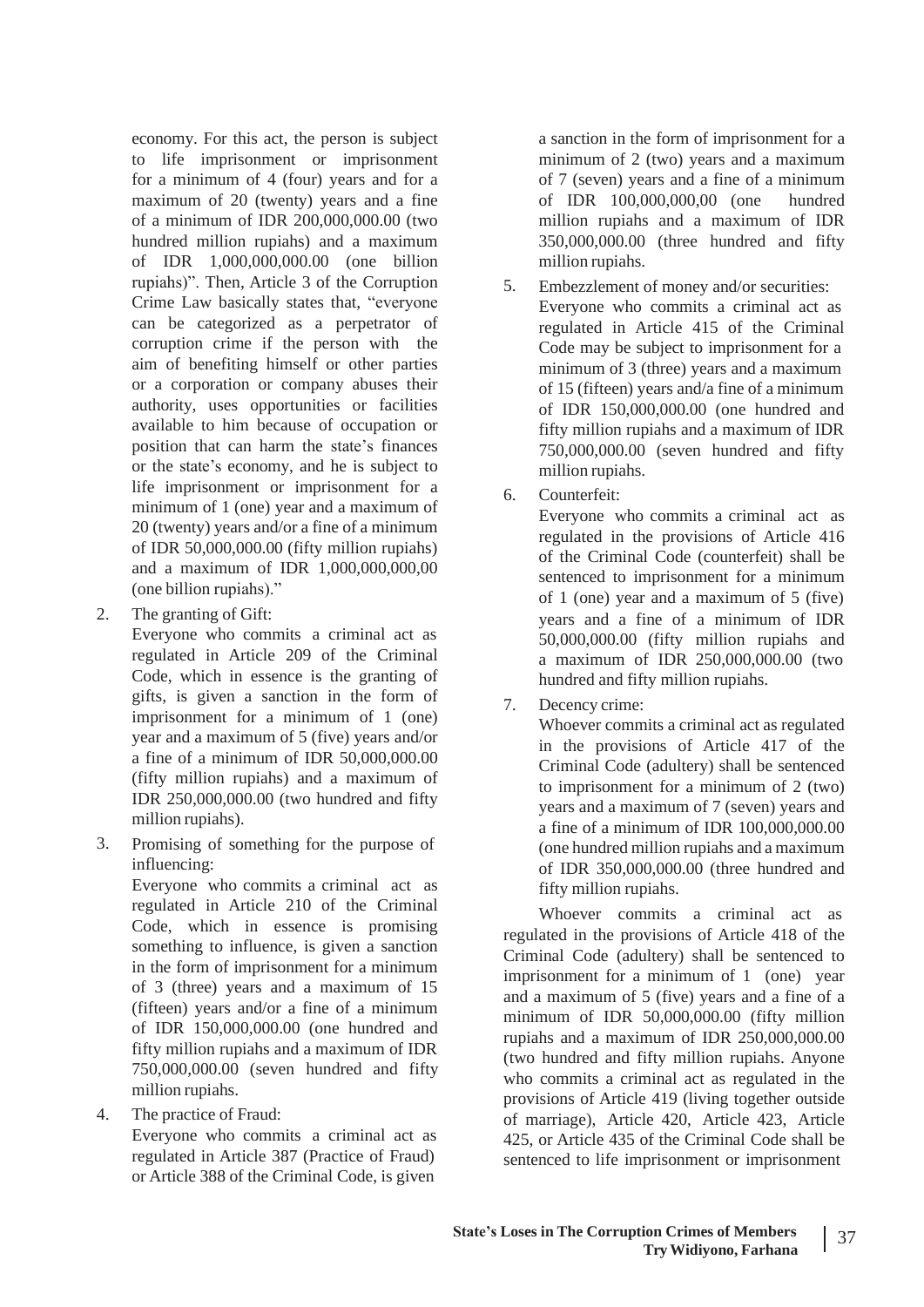for a minimum of 4 (four) years and a maximum of 20 (twenty) years and a fine of a minimum of IDR 200,000,000.00 (two hundred million rupiahs and a maximum of IDR 1,000,000,000.00 (one billion rupiahs).

8. The exploitation of Power:

Any person who gives a gift or promise to a civil servant (State's Civil Apparatus) by utilizing his power or authority attached to his occupation or position, or by the giver of the gift or promise it is deemed to be attached to his occupation or position, shall be subject to imprisonment for a maximum of 3 (three) years and/or a fine of a maximum of IDR 150,000,000.00 (one hundred and fifty million rupiahs.

Violation of Corruption Crime, Attempt and Assistance provisions: 9.

> Whoever violates the regulations or provisions of the law which expressly declare the violation of the provisions of the law as a corruption crime, the provisions stipulated in this law shall apply.

> Whoever conducts an attempt, assists, or conspires to commit a corruption crime shall be subject to the same punishment as referred to in Article 2, Article 3, Article 5 to Article 14 of the Corruption Crime Law. Whoever outside the territory of the Republic of Indonesia assists, opportunities, facilities, or information for the occurrence of a corruption crime shall be subject to the same punishment as a perpetrator of a corruption crime in accordance with the provisions in Article 2, Article 3, Article 5 to Article 14 of the Corruption Crime Law.

As for additional punishment for a criminal act, a punishment may be imposed in accordance with the provisions in Article 2, Article 3, Article 5 to Article 14 of the Corruption Crime Law. The accused may be sentenced to additional punishment as referred to in Article 18 of the Corruption Crime Law. The additional punishment includes a. confiscation of movable or immovable property b. payment of compensation with a maximum amount equal to the amount of the property obtained from the corruption crime; c. closing all or part of the company for a maximum period of 1 (one) year; d. revocation of all or part of certain rights or the abolition of all or part of certain benefits, which have been or

may be granted by the Government to the convict. If the convict does not pay the compensation within 1 (one) year after a final court decision, his assets can be confiscated by the prosecutor and auctioned to cover the compensation. In the event that the convict's assets are insufficient, he shall be sentenced to imprisonment for a length of time that does not exceed the maximum threat of the principal sentence in accordance with the provisions of this Law and the length of the sentence has been determined in a court decision.

Corporations or legal entities are also objects of corruption crimes. Therefore, if a corruption crime is committed by or on behalf of a corporation, criminal charges and penalties can be made against the corporation and or its management. If a criminal charge is made against a corporation, the corporation is represented by the management. The principal punishment that can be imposed on corporations is only a fine, with the maximum sentence being added by 1/3 (one-third).

In order to pursue property originating from corruption crimes, investigators and/or informants usually relate it to the Law of the Republic of Indonesia Number 8 of 2010 concerning Prevention and Eradication of Money Laundering Crimes. This is to pursue the property where the property resulting from the crime is hidden and/or used to be returned to the State and/or confiscated and returned to the State-Owned Enterprises/ Regional Government-Owned Enterprises or subsidiaries of the State-Owned Enterprises/ Regional Government-Owned Enterprises. The pursuit of property from corruption crimes is carried out against any person who places, sends, transfers, spends, pays, grants, entrusts, takes abroad, changes form, exchanges for currency or securities or performs other actions on Assets that he knows or reasonably suspects to be the results of a criminal act to conceal or disguise the origin of the Assets shall be punished for the crime of Money Laundering, including concealing or disguising the origin, source, location, designation, transfer of rights, or actual ownership of the Assets that he knows or reasonably suspected to be the results of a criminal act and also the person receiving or controlling the placement, transfer, payment, grant, donation, deposit, exchange, or use of Assets which he knows or reasonably suspects to be the results of a criminal act.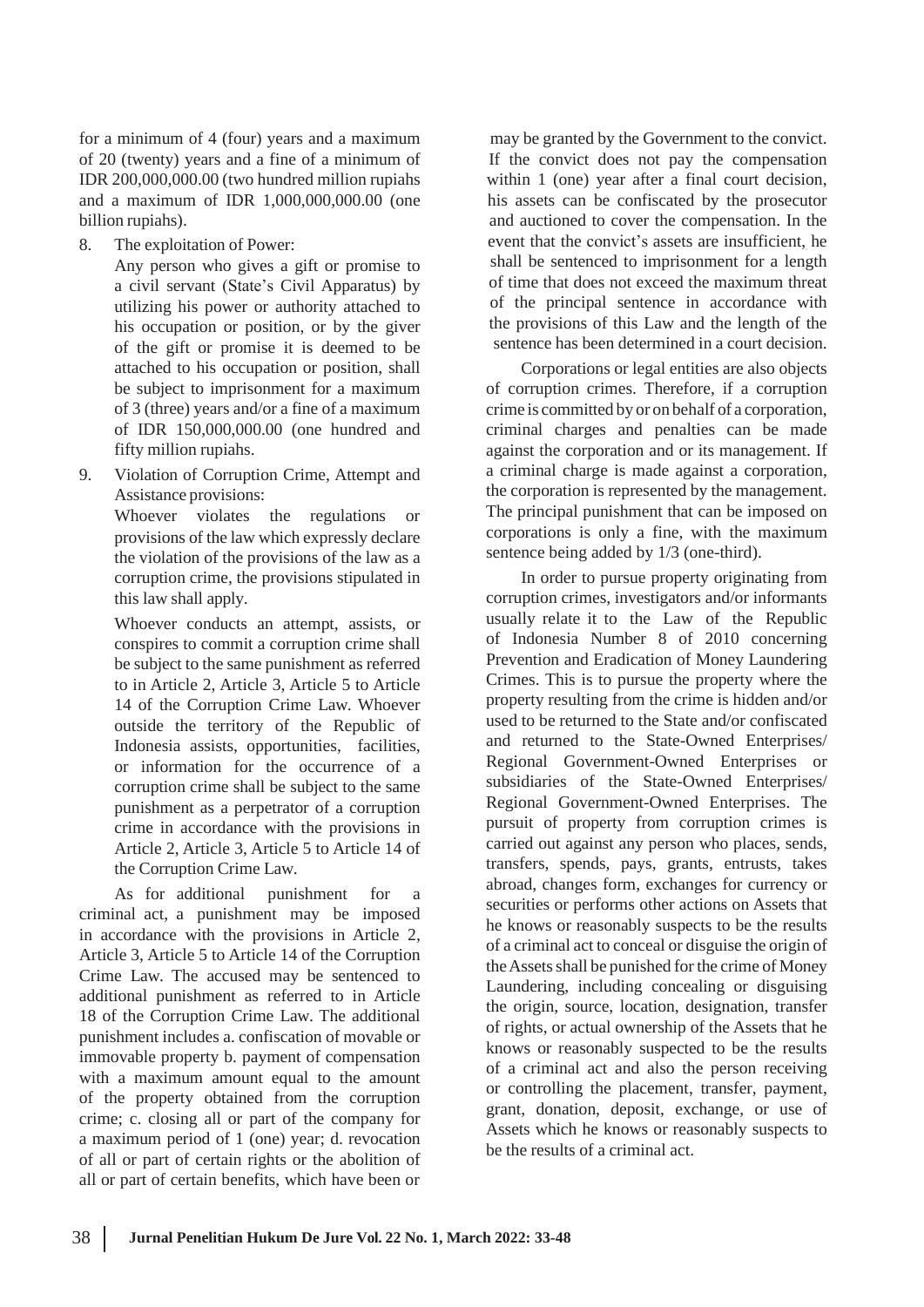The guilty plea system changes criminal justice from one seeking to determine whether the state has reliably defended its burden of evidence to another seeking to determine whether a defendant, regardless of guilt or innocence, is able to withstand pressure to plead guilty.<sup>10</sup>

While classifying law as a norm, and limiting legal science to the cognition of norms (a function distinct from making and applying the law), the law is separated from nature. Legal science as cognitive normative science is separated from all cognitive science which attempts to explain natural events in terms of causal law. Even legal science is separated from cognitive science whose task is to investigate the causes and effects of these natural events which are interpreted with legal norms, described as legal actions. There is no objection to such a classification as the sociology of research, particularly the sociology of law. Legal developments ultimately intersect with social change, social change can change the basics of legal values. Social change can be sourced from inside and outside. Sources of social change from inside, such as population growth, population decline, the discovery of new technologies, conflicts, or perhaps a revolution. Changes from outside such as natural disasters, cultural influences, wars, and so on.<sup>11</sup>

This research is limited to corruption crimes that harm the State's finances as regulated in Article 2 paragraph 1 andArticle 3 of Law Number 31 of 1999 as amended by Law Number 20 of 2001 concerning the Eradication of Corruption Crimes. The word "can" in Article 2 paragraph (1) and Article 3 of the Law on the Eradication of Corruption Crimes has a biased meaning which contradicts the 1945 Constitution. This is as contained in the decision of the Constitutional Court (MK) Number 003/PUU-III/2006 dated July

25, 2006, which removed the word "can" inArticle 2 paragraph (1) and Article 3. In this provision, it must be interpreted that a corruption crime as a formal crime turns into a material offense that requires the existence of effects, namely the element of state financial loss which must be considered in a real/certain way. Therefore, the element of an offense related to "detrimental to the State's finances" must be understood to have actually occurred or is real in the Corruption Crime Law, therefore it is not an estimate.

The Criminal Code still adheres to the adage that legal entities cannot be punished with the assumption that corporations cannot be held accountable because if there is a crime committed by the board of directors of a corporation, it is definitely an act outside the articles of association of the corporation concerned. Therefore, in such a case thosewho shall be responsible are the directors individually or jointly with other directors, but it is not the corporation that must be responsible (ultra vires doctrine). Criminal acts committed by corporations are classified as unusual crimes but can have a severe impact on economic and financial losses for the State and society. However, the current Criminal Code does not regulate acts against corporate law, therefore it needs to be regulated in special criminal regulations.<sup>12</sup>

State's losses are closely related to State's finances. Law Number 17 of 2003 concerning State's Finances Article 1 number 1 essentially states that State's Finances are all rights and obligations of the State that can be valued in money, and all/everything either in the form of money or in the form of goods that can be used as a property of the State in connection with the implementation of these rights and obligations. The general explanation of the State finance law, among others, states that the object of State's Finances includes all State's rights and obligations that can be valued in money, including policies and activities in the fiscal, monetary fields and management of separated State's assets, as well as everything in the form of money, or in the form of goods that can be used as State's property in connection with the implementation of these rights

Kate Fitz-Gibbon Asher Flynn And, "Bargaining With Deffensive Homicide: Examining Victoria's Secretive Plea Bargaining System Post-Law Reform," *Melbourne University Law Review* (2011): 915, https:/[/](http://www.semanticscholar.org/paper/Bargaining-with-) [www.semanticscholar.org/paper/Bargaining-with](http://www.semanticscholar.org/paper/Bargaining-with-)defensive-homicide%3A-Examining-plea-Flynn-Fitz-Gibbon/997d68a5ca777993baa3f85827663fbc1b18d7 1c.

<sup>&</sup>lt;u>'' Bambang Hermawan Winda Apriani Zarona Harahap,</u> Asep Syarifuddin, "Pengaruh Perubahan Sosial Dalam Perkembangan Hukum Di Indonesia," *Jurnal Lex Suprema* III, no. 1 (2021): 560, https://jurnal.law.unibabpn.ac.id/index.php/lexsuprema/article/view/462/ pdf.

<sup>12</sup> Diana Yusyanti, "Tindak Pidana Pembakaran Hutan dan Lahan Oleh Korporasi Untuk Membuka Usaha Perkebunan," *Penelitian Hukum De Jure* 19, no. 4 (2019): 467, https://ejournal.balitbangham.go.id/ index.php/dejure/article/view/851/pdf.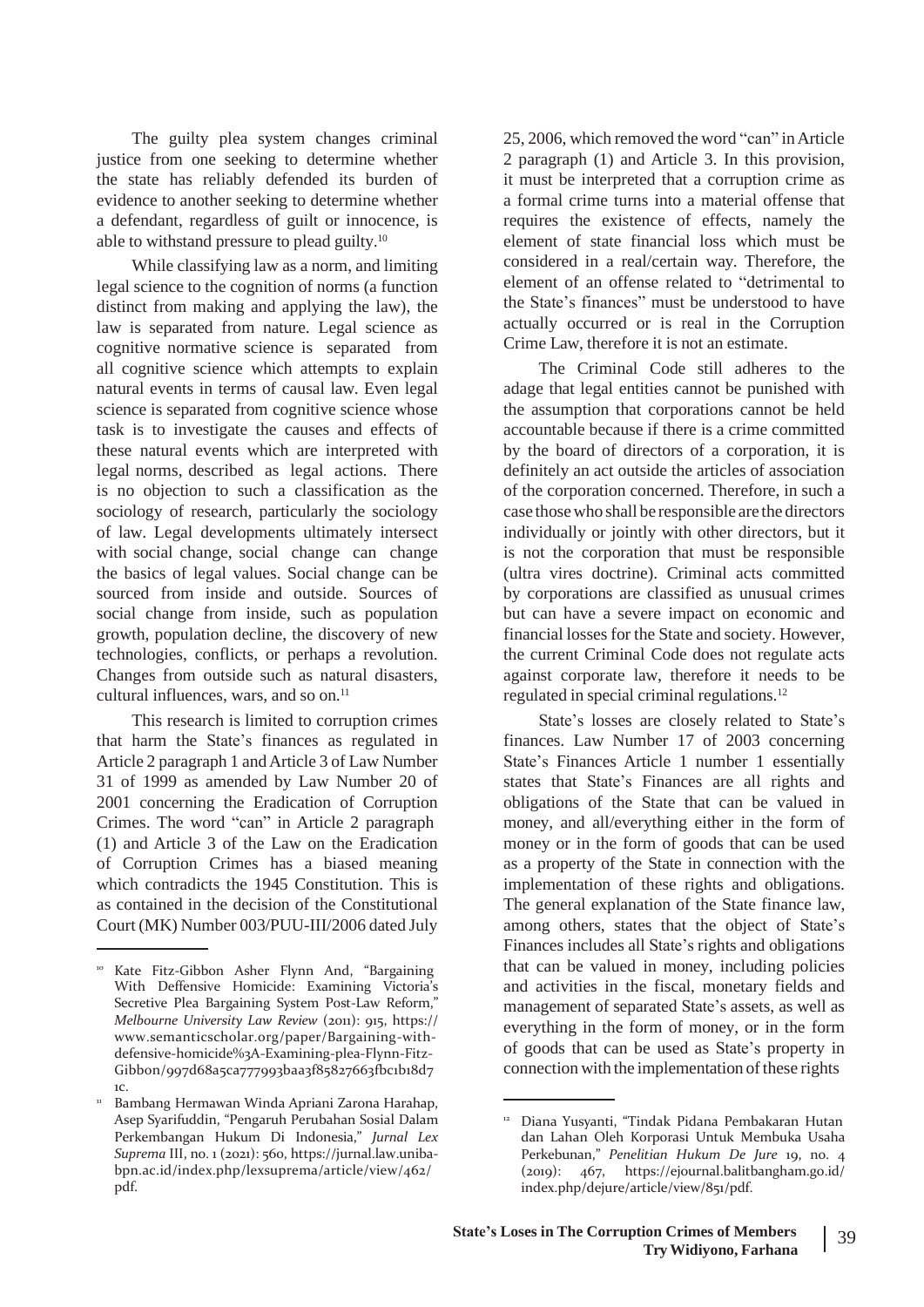and obligations. Furthermore, the details of State's finances are mentioned in Article 2, among others in letter g which essentially states that "*State's assets/regional assets which are managed by the state/region itself or by other parties in the form of money, securities, receivables, goods, and other rights that can be valued in money, including assets separated in State Enterprises/regional administration-owned companies. Therefore, it can be concluded that the State's finances include, among others, State's assets, including assets separated in State Enterprises/regional administration-ownedcompanies*".

In connection with the emphasis of the government position, M.Mc. Mullan stated that a government official is said to be corrupt if he receives money as an incentive to do something that can actually be done in his duties and position, even though he is not allowed to do such things while carrying out his duties. J.S. Nye argues that corruption is behavior that deviates from or violates regulations and the normal obligations of the role of government agencies by doing or seeking status influence, and prestige for personal interests (family, group, colleagues, friends).<sup>13</sup>

The State's assets separated in State Enterprises/regional companies include administration-owned securities, receivables, goods, and other rights that can be valued in money that have been separated by the State into State ownership shares in State Enterprises/<br>
Enterprises/regional administration-owned regional administration-owned companies. State-owned shares in State Enterprises/regional administration-owned companies separated by the State originate from capital which is issued and fully paid up by the State to the company. The expenditure of State's money that issues capital in State Enterprises/regional administration-owned companies and fully pays up comes from State's money sourced from the separated State's Budget/ Regional Budget.

The separation of State's money to pay up capitalin State Enterprises/regionaladministrationowned companies is carried out by the President as the Head of Government holding the power of managing State's finances who delegates it to the

Minister of Finance as the Chief Financial Officer (CFO) and Fiscal managers and Government Representatives in the ownership of separated State's assets and to the Ministers/Heads of Institutions. The explanation of the State Finance Law, among others, states that in the relationship between the government and State Enterprises, regional administration-owned companies, private companies, and public fund management bodies, it is stipulated that the government can provide loans/grants/capital participation to and receive loans/grants from State Enterprises/regional administration-owned companies after obtaining approval from the House of Representatives/ Regional House of Representatives.

This is confirmed in law No. 1 of 2004 concerning State Treasury, Article 41 paragraph (1) which essentially states that "the (Central) Government can make long-term investments in order to obtain or gain economic, social and/or other benefits. Furthermore, the said investment can be made in the form of shares, debt securities, and direct or other investments. Investments made by the central government in state/regional/ private companies are stipulated by government regulations. Capital participation made by regional governments in state/regional/private companies or the like is stipulated by regional regulations (Perda). Therefore, it can be concluded that the government in paying up capital in State companies must first obtain approval from the House of Representatives/Regional House of Representatives.

State-Owned Enterprises are regulated in Law Number 19 of 2003 concerning State-Owned Enterprises. Article 1 number 1 provides limitations regarding State-Owned Enterprises, which are business entities whose entire or most of the capital is owned by the State through direct participation originating from separated State's assets. Furthermore, Article 9 of the Law on State-Owned Enterprises states that State-Owned Enterprises consist of Persero and Perum (Public Company). Article 1 number 2 states that a State-Owned Enterprise (SOE) whose status is a Persero is a State-Owned Enterprise (SOE) in the form of a limited liability company whose capital is divided into shares where all or at least 51% (fifty-one percent) of the shares are owned by the Republic of Indonesia whose main goal is to pursue profit.

<sup>&</sup>lt;sup>13</sup> Ulang Mangun Sosiawan, "Peran Komisi Pemberantasan Korupsi (KPK) Dalam Pencegahan dan Pemberantasan Korupsi," *Penelitian Hukum De Jure* 19, no. 4 (2019): 520, https://ejournal.balitbangham. go.id/index.php/dejure/article/view/760/pdf.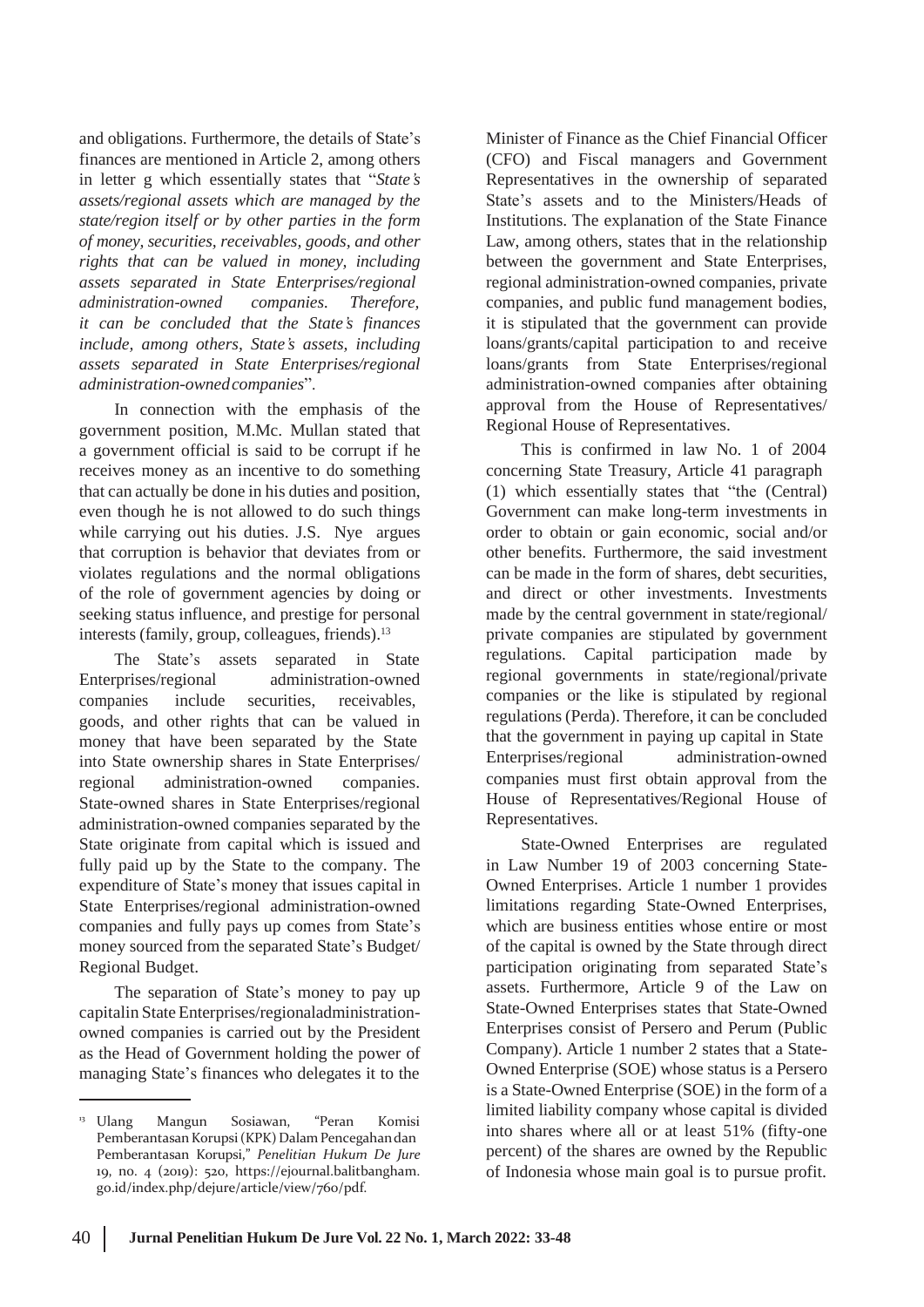This is confirmed by Government Regulation Number 12 of 1998 concerning Limited Liability Companies (PERSERO) which has been amended by Government Regulation Number 45 of 2005 concerning the Establishment, Management, Supervision, and Dissolution of State-Owned Enterprises.

The establishment of a *Persero* is proposed by the Minister to the President accompanied by basic consideration and relevant matters after being reviewed together with the Technical Ministers and the Minister of Finance. All the provisions and principles that apply to limited liability companies asregulated in Law Number 40 of 2007 concerning Limited Liability Companies shall apply to the Persero. Therefore, the above description has clearly provided an answer to the question of how the legal relationship between the State and State Enterprises is, namely the relationship between the State and State Enterprises/regional administration-owned companies is a shared ownership relationship. As a share ownership relationship, it will be subject to the laws and regulations governing the company. In the case of a limited liability company, it is subject to the laws and regulations applicable to the limited liability company.

Limited Liability Company, hereinafter referred to as Company, is a legal entity which is a capital partnership, the establishment of which is based on an agreement, to carry out business activities with authorized capital which is entirely divided into shares and fulfills the requirements stipulated in the Law. The Company's organs are the General Meeting of Shareholders, the Board of Directors, and the Board of Commissioners. The word "limited" in a Limited Liability Company has given a description of one of the characteristics of a Limited Liability Company, namely that the shareholders have limited liability for the "shares" given to them. Meanwhile, the responsibilities of the Board of Directors must be carried out based on 3 (three) principles that are interwoven in one system, namely the principle of fiduciary duty, the principle of duty of care and skill, and the principle of the standard of care. The principle of duty of care and skill and the principle of the standard of care are essentially further implementations of the principle of fiduciary duty.

The Board of Directors is appointed and dismissed based on the General Meeting of

Shareholders. The actions of the Board of Directors in managing the company are not only based on the provisions of the Limited Liability Company Law and or the Articles of Association of the company concerned. Legal relations and communication between the Board of Directors and shareholders are carried out through the General Meeting of Shareholders. Likewise, the responsibility for the management of the Board of Directors is stated in the General Meeting of Shareholders, either in the Annual General Meeting of Shareholders or in the Extraordinary General Meeting of Shareholders.

Henry Campbell Black stated, "Fiduciary duty. A duty to act for someone else's benefit, while subordinating one's personal interest to that of the other person. It is the highest standard of duty implied by law*14*." Another opinion states, "Limited Liability Company is the cause for the existence (*raison d'etre*) of the Board of Directors." Therefore, it is not wrong to say that between the Limited Liability Company and the Board of Directors there is a fiduciary relationship that creates "fiduciary duties" for the Board of Directors<sup>15</sup>. Chatamarrasjid stated that the Board of Directors must start from the foundation that the duties and positions obtained are based on two basic principles, namely trust given to them by the company (fiduciary duty) and duty of skill and care.<sup>16</sup>

The duty of the Board of Directors is to manage the company. The duty is the duty of management and the duty of representation (representing the company). I.G. Ray Widjaya divided the duties of the Board of Directors into 3 (three) tasks, namely: task-based on trust (fiduciary duties, trust, and confidence); task based on skill, prudence, and diligence (duties of skill, care, and diligence) and task based on the law (statutory duties).<sup>17</sup>

The Fiduciary duty principle concerns all the duties of the Board of Directors. This means the Board of Directors must have a duty of care and skill, good faith, honesty, and loyalty to the

<sup>14</sup> Henry Campbell Black, *Black's Law Dictionary,* Sixth Edit. (St. Paul: West Publishing Co, 1990). Hal. 675

Fred B.G. Tumbuan, *Tugas dan Tanggung Jawab* 15 *Direksi Perseroan Terbatas, Materi Pendidikan Singkat Hukum Bisnis* (Jakarta, 2000). Hal. 3

<sup>16</sup> Chatamarrasjid, *Menyingkap Tabir Perseroan* (Bandung: Citra Aditya Bakti, 2000). Hal. 39

Rai.I.G Widjaya, *Hukum Perusahaan* (Jakarta: Megapoin, 2000). Hal. 220 17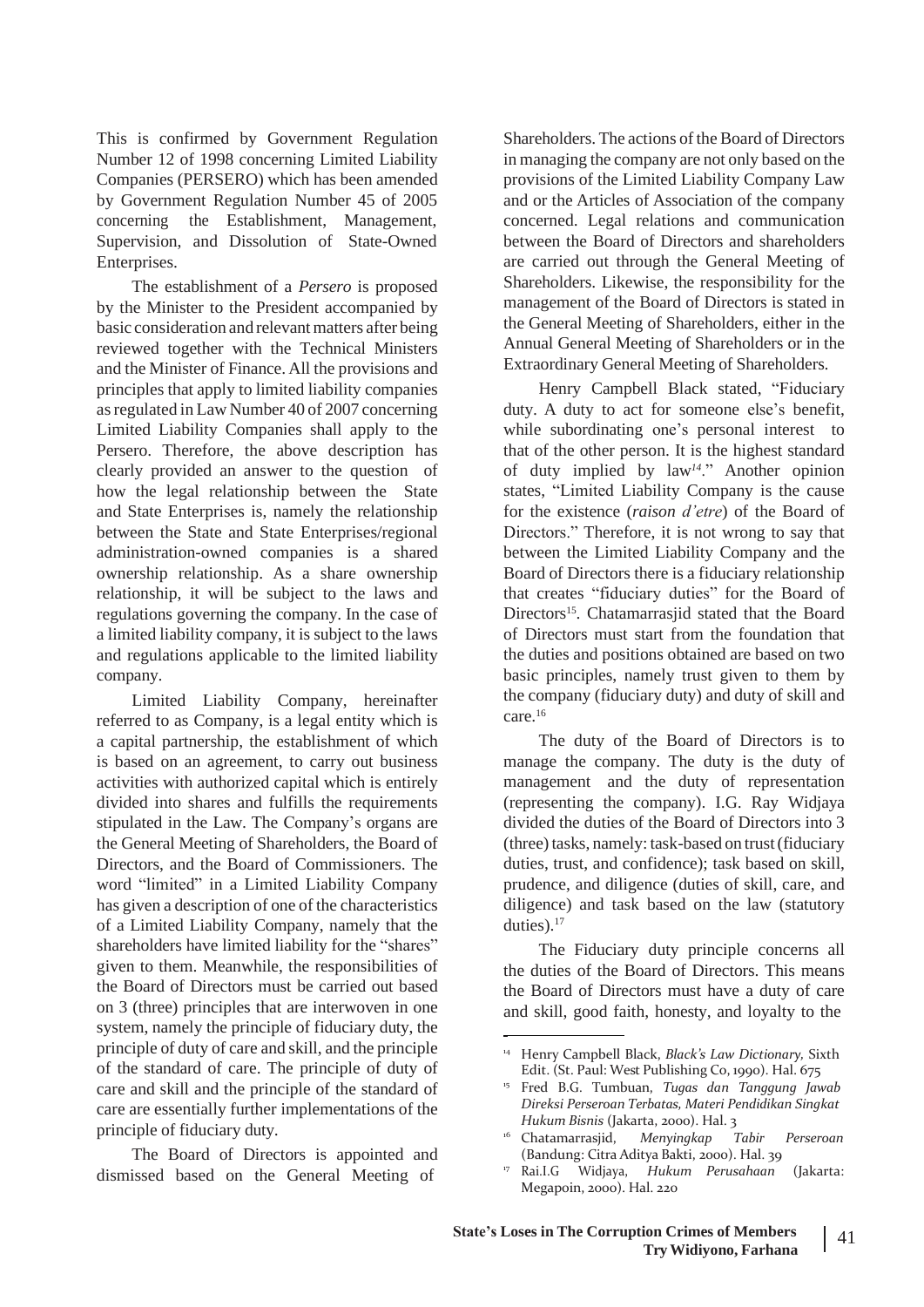company. The duty of care requires the Board of Directors to be careful. This means that the Board of Directors must follow the applicable procedures and with rational considerations.

Officials who due to their mistakes, omissions, or negligence cause the State to have to pay compensation may be subject to action in accordance with applicable regulations. In accordance with the principle of justice, it is carried out quickly, simply and at low cost and in accordance with the principle of legal certainty for the convicted parties, therefore officials/ law enforcement officers do not act arbitrarily, because all actions must be accounted for, both to victims or their families, society and the State. The imposition of sanctions on officials/law enforcement officers who commit procedural errors makes the public aware for law enforcers to be careful and more professional in carrying out their authority. Law enforcers who violate the law are seen as the same as people who violate the law, equality before the law. This makes learning and creates prevention efforts for law enforcement officers not to apply the law in a deviant manner and makes law enforcement officers to be careful and to comply with applicable legal procedures to ensure that the rights of the accused are fulfilled.<sup>18</sup>

Business Judgment Rule. Munir Fuady<sup>19</sup> limits this doctrine, namely, "A director, commissioner or other employees of the company or the main shareholder is not allowed to take the opportunity to seek personal gain when the action he takes is actually an act that should be carried out by the company in carrying out its business". This doctrine places directors on the proportion of actual humans, where their efforts may fail. Failures accepted under this doctrine are human failures. Therefore, it is appropriate if a director is not generalized to be responsible for errors in making decisions (*mere errors of judgment*), without considering the human element.

In the establishment of a State Enterprise, the State only pays up the shares issued in the

State-Owned Enterprise (SOE) with the share price specified in the articles of association. Such payment of shares is State's money which is separated as regulated in the State Finance Law and the State Treasury Law as discussed above. Therefore, juridically and formally, as long as the price of the share that has been subscribed and fully paid up by the State does not decrease, the State does not suffer a loss.

For state-owned banks and subsidiary banks of State-Owned Enterprises (SOEs) and regional government-owned banks, even though these banks gain profits and the price of shares that have been subscribed and fully paid up has not decreased, there are many directors and/or employees of the banks concerned who became suspects of corruption cases. This is suspected to be due to the interpretation of losses to these banks based on the existence of 1 (one) or more credit-granting transactions which become nonperforming which should be suspected as violating the law. Therefore, the element of a violation of the law regulated in the corruption crime law is more dominant and the concept of the notion of "State's loss" is biased.

The State Treasury Law has also regulated the mechanism for compensating State's losses. The general explanation of the law emphasizes the universally applicable principle that whoever is authorized to receive, keep and pay or deliver money, securities, or property of the State is personally responsible for all deficiencies that occur in its management. The obligation to compensate State's financial losses by the State's financial managers in question is an element of reliable internal control.

Article 35 of the State Treasury Law essentially states, "Every State's official and civil servant (State's Civil Apparatus) who is not a treasurer who violates the law or neglects his obligations, either directly or indirectly, which harms State's finances, is obliged to compensate for the loss in question, namely every person who is tasked with receiving, keeping, paying, and/or delivering money or securities or property of the State is a treasurer who is obliged to submit an accountability report to the State's Audit Agency". Furthermore, Article 67 Paragraph (1) of the State Treasury Law is quite clear. Paragraph (2) states, "The compensation for State's losses for the management of the public company and limited

<sup>&</sup>lt;sup>18</sup> Yuliyanto, "Problematika Tata Cara Eksekusi Ganti Kerugian Dalam Perkara Pidana," *Penelitian Hukum De Jure* 19, no. 3 (2019): 355–356, https://ejournal. balitbangham.go.id/index.php/dejure/article/ view/693/pdf\_1.

Munir Fuady, *Doktrin-doktrin Modern Dalam Corporate Law Eksistensinya Dalam Hukum Indonesia* (Bandung: Citra Aditya Bakti, 2002). Hal. 224 19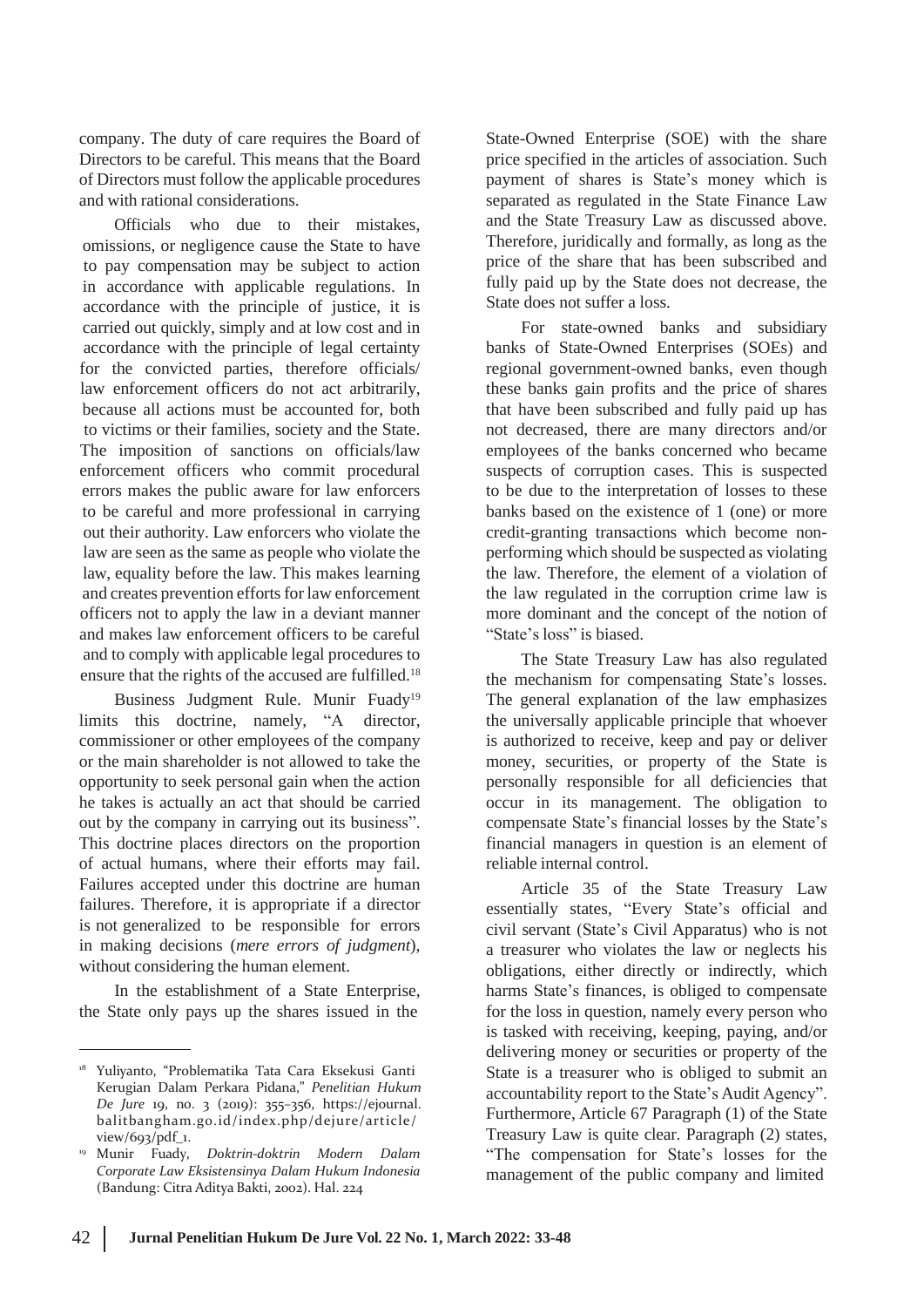liability company whose all of or at least 51% (fifty-one percent) of the shares are owned by the Republic of Indonesia shall be determined by the State's Audit Agency (BPK), as long as it is not regulated in a special law".

This is the legal basis and the ground for the State's Audit Agency (BPK) to conduct an audit of State's losses, including the amount of compensation. However, the limits and scope of authority of the State's Audit Agency (BPK) are regulated in Article 3 of the State Treasury Law which states that the audit of State's financial management and responsibility is carried out by the State's Audit Agency (BPK) whose variable includes all elements of State's finances as referred to in Article 2 of Law Number 17 of 2003 concerning the definition of State's Finance in point g which relates to State's participation in State Enterprises/regional administration-owned companies(Persero) and region-owned companies as described above.

Therefore, the concept of State's losses in State Enterprises/regional administration-owned companies that suffer losses in one or more provisions of credit/financing is biased. On the other hand, there is an opinion that interprets the State's loss as only if State's participation in the form of shares in State Enterprises/regional administration-owned companies has decreased. However, there are other parties who are of the opinion that the State's loss is interpreted as when the State Enterprise/regional administrationowned company suffers a loss in one or more transactions carried out. Therefore, the latter sees the state's losses in State Enterprises/regional administration-owned companies without considering the losses or gains in the reporting period, including the consolidated balance sheet. This meansthat even in the annual reporting period the A State Enterprise experiences a very large profit, but if there are 1 (one) or more transactions that experience losses, then the loss is considered as State's loss (after fulfilling the formulation of other offenses). This does not affect the value of the shares regulated in the Company's Articles of Association, as State's money which is set aside for the establishment of state-owned banks as regulated in the State Finance Law and the State Treasury Law. This is very different if the loss is such that it affects the decline in the value of the shares regulated in the company's articles of

association. This means that the notion of State's losses has shifted to "possible income" if the credit/financing is performing.

Even though the State does not suffer losses on State's money set aside in the form of State's shares in State Enterprises, the legal logic has shifted that if there is a provision of credit/ financing transaction carried out by the board of directors which then becomes non-performing, this is considered to have harmed the state. If this is done to benefit oneself or others and there is an element of violating the law, then it is considered to have been qualified as a violation of a corruption crime.

In the event that it is reasonably suspected and/or deemed to have harmed the state, the State as a shareholder should hold the board of directors accountable at the annual or extraordinary General Meeting of Shareholders. Therefore, if it turns out that based on the results of the internal audit and audit of the State's Audit Agency (BPK) they have made a detrimental transaction, the General Meeting of Shareholders (GMS) can reject the responsibility of the Board of Directors. If during the audit, it turns out that it is eligible to suspect that a crime has been committed, the state, through the State Minister of State-Owned Enterprises (SOEs), can report it to the authorities, although the authorities may conduct an investigation based on the development of the case and/or based on reporting of other parties.

Legal basis, line of thought and legal logic as described above regarding State's losses on the management of the board of directors of State Enterprises apply mutatis mutandis to Banks whose shares are directly owned by regional governments.

While the description above deals with Persero companies, it is actually very different with companies owned by a subsidiary of a Persero/Subsidiary of a State-Owned Enterprise (SOE) or a subsidiary of a region-owned company. The difference is the state's financial losses as stipulated in the Corruption Crime Law.

SOEs in carrying out their business development can establish subsidiaries/joint ventures through capital participation. SOEs can also make capital participation in existing subsidiaries/joint ventures. The SOEs' capital participation can be done in the form of money or goods within the limits regulated by law. SOEs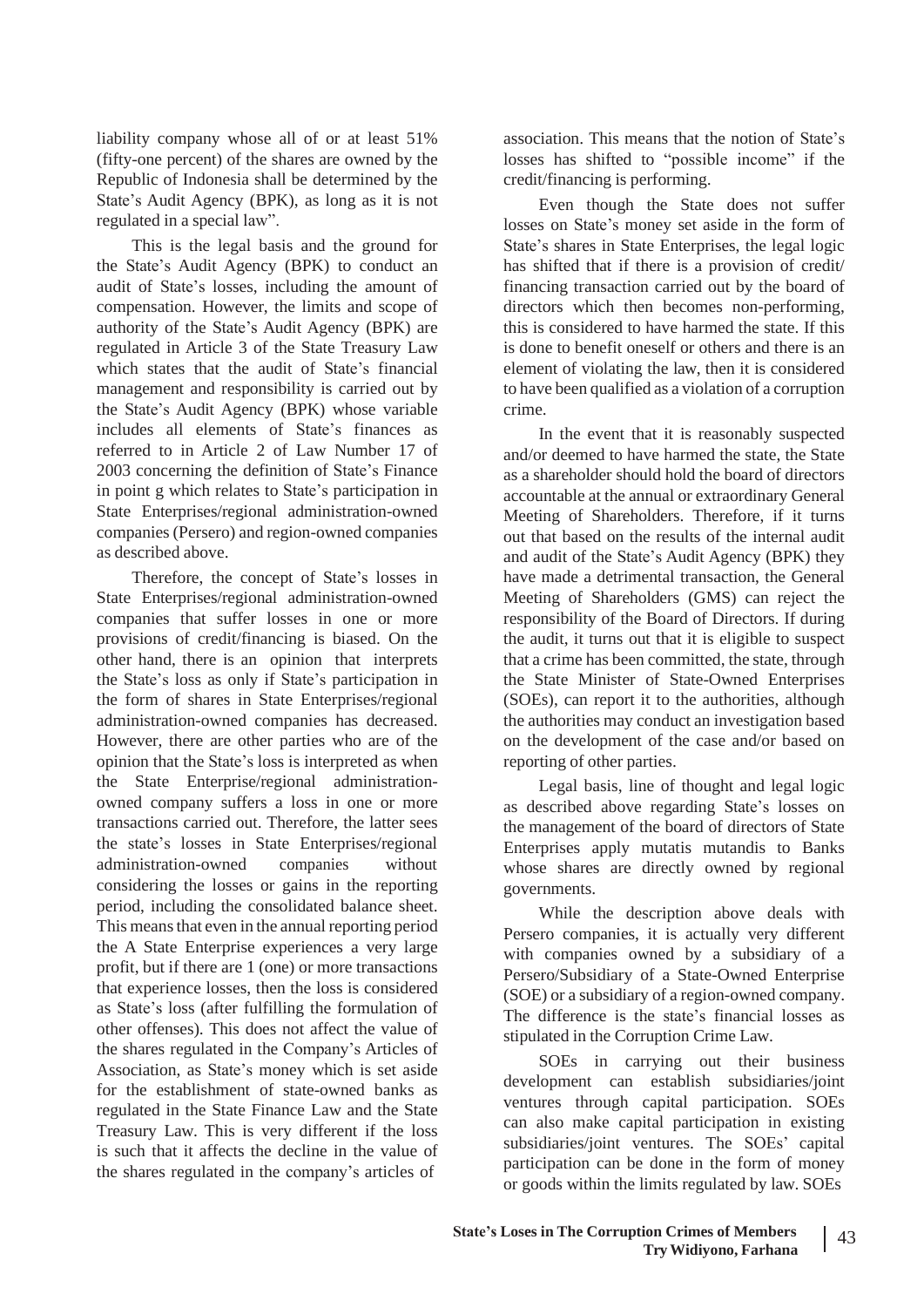whose business is in the banking sector is subject to the single presence policy set by the Financial Services Authority and also may not have subsidiaries engaged in the non-financial sector. In addition, there are provisions of the Decree of the Minister of SOEs Number SK-315/MBU/12/2019 of 2019 concerning Structuring Subsidiaries or Joint Ventures within State-Owned Enterprises.

The Ministerial Decree (Kepmen) essentially states that the Ministry of SOEs shall review the going concern of Subsidiaries and Joint Ventures whose performance is not good and make the best decisions based on the assessment, by involving the Board of Directors of SOEs. The moratorium and review also apply to affiliated companies that are consolidated into SOEs, including their subsidiaries and derivatives. However, the decision and moratorium are excluded for the establishment of subsidiaries/joint ventures in order to participate in tenders and/or to carry out projects for SOEs that have the business field of construction services and/or toll road business.

Based on this description, it is clear that the establishment of a SOE subsidiary refers to Article 7 of Law No. 40 of 2007 concerning Limited Liability Company with all the restrictions regulated in the applicable regulations, with the process of establishing a subsidiary in a SOE is the same as the process of establishing a Limited Liability Company in general which is essential: a). The Company is established by 2 (two) or more legal subjects with a Notary Deed made in the Indonesian language; b). Each founder of the Company is required to subscribe shares at the time the Company is established; c). The Company obtains the status of a legal entity on the date of the issuance of the decision of the Ministry of Law and Human Rights regarding the ratification of the Company's legal entity; d). If after ratification as a legal entity the shareholders become less than 2 (two) people, then no later than 6 (six) months after the situation the shareholder must transfer part of their shares to other people or the Company issues new shares to other people; e). If the time period has been exceeded and the shareholders remain less than 2 (two) people, the shareholder is personally responsible for all engagements and the Company's losses can be requested to be dissolved at the request of the interested party or the district court.

The definition of "person" according to the explanation of Law No. 40 of 2007 concerning Limited Liability Company is an individual, either an Indonesian citizen or a foreigner or an Indonesian or foreign legal entity. This confirms that as a legal entity, the Company is established based on an agreement, 2 (two) or more persons, either between person and person, between person and entity and between entity and entity. In addition, a Limited Liability Company is a capital partnership, established based on an agreement, conducting business activities with authorized capital which is entirely divided into shares and fulfills the requirements stipulated in the law and its implementing regulations.

Proof of State's losses in a subsidiary of a A State Enterprise needs to prove that there is a State's loss by examining the flow of establishment of the State's subsidiary associated with the provisions governing State's finances, namely Law No. 17 of 2003 concerning State Finance Law No. 1 of 2004 concerning State's Treasury. As described above, the establishment of a subsidiary of a A State Enterprise does not involve State's intervention or State's finances, except for a permit or approval for capital participation in a subsidiary of a State Enterprise that obtains permission from the shareholders of the State Enterprise as regulated in the articles of association of the State Enterprise, in this case, the State is represented by Ministry of SOEs as shareholders.

InArticle 1 of Law No. 40 of 2007 concerning Limited Liability Company, the basic definition related to the company is given, namely that the Company's organs are the General Meeting of Shareholders, the Board of Directors, and the Board of Commissioners. The General Meeting of Shareholders hereinafter referred to as the General Meeting of Shareholders, is the Company's Organ which has the authority that is not granted to the Board of Directors or the Board of Commissioners within the limits specified in this law and/or the articles of association. The Board of Directors is a Company's Organ that is authorized and fully responsible for the management of the Company for the benefit of the Company, in accordance with the purposes and objectives of the Company and represents the Company, both inside and outside the court in accordance with the provisions of the articles of association. The Board of Commissioners is the Company's Organ in charge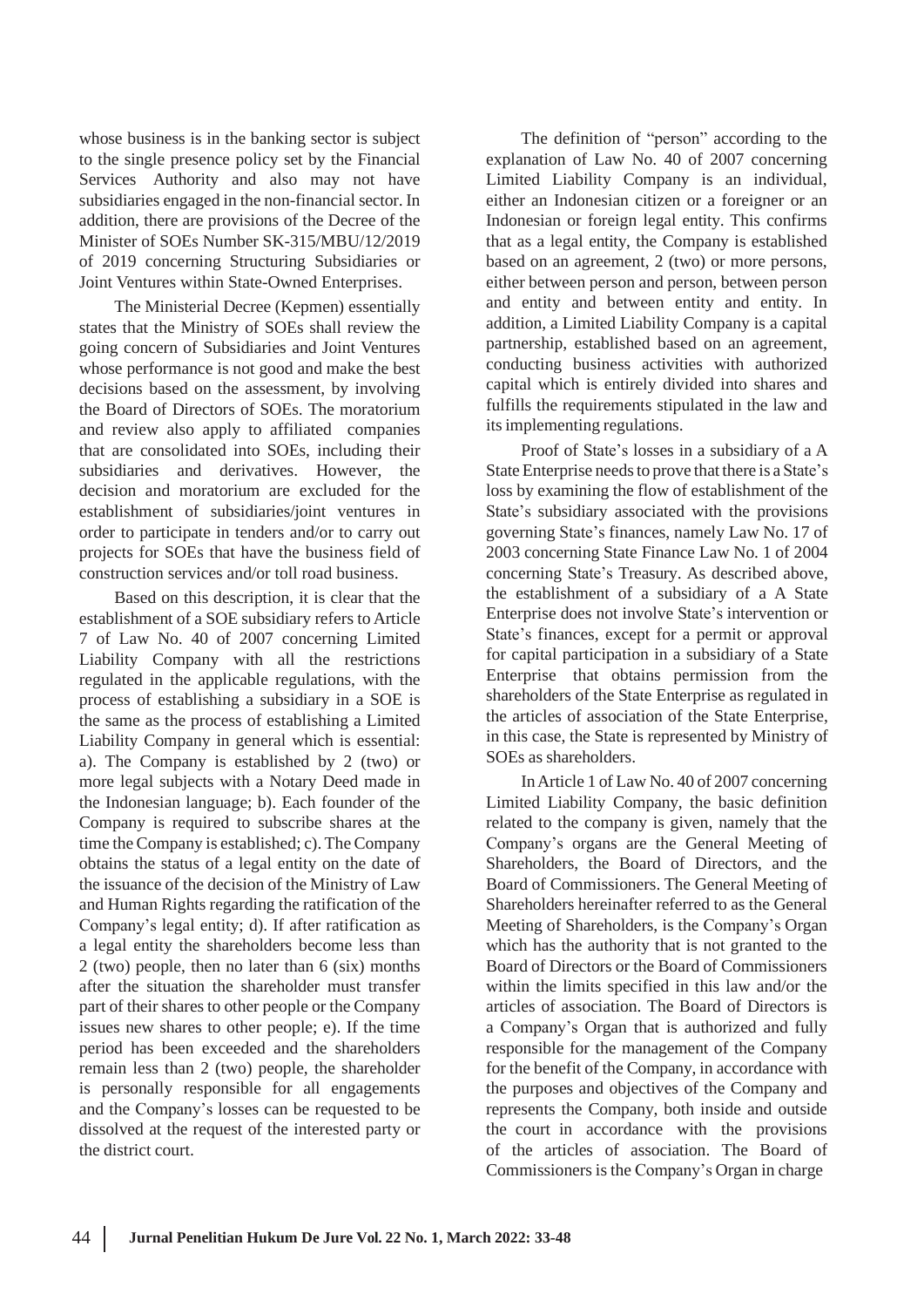of carrying out general and/or specific supervision in accordance with the articles of association and providing advice to the Board of Directors.

Furthermore, Article 3 regulates the accountability of the shareholders, which essentially states that the shareholders are not personally responsible for the engagements made on behalf of the Company and are not responsible for the loss of the Company in excess of the shares owned. These provisions become invalid if: a. the requirements of the Company as a legal entity have not been met; b. The shareholders, either directly or indirectly, in bad faith take advantage of the Company for their personal interests; c. The shareholders are involved in unlawful acts committed by the Company; or d. The shareholders, either directly or indirectly, unlawfully take advantage of the Company's assets, resulting in the Company's assets being insufficient to pay off the Company's debts".

The conception of the establishment of a limited liability company is an act of agreement between the "founders" on the one hand and the "company" on the other, where the legal relationship occurs because of the "inclusion" of the founders into the company, then it has legal consequences that the authority of the shareholders which is granted by the company is a right that is attached to the individual, that is the owner of the company's shares so that the rights of the shareholder cannot be transferred to other parties, including the Board of Directors and the Board of Commissioners. In the event that there is a dual-status of a person as a shareholder and as a manager/director in the same company, the actions of the Board of Directors in managing the company will still apply professionally according to the legal doctrine and provisions for the management of the Board of Directors.

The authority of shareholders whose funds are managed by the Board of Directors of a company is regulated in Article 66 of the Limited Liability Company Law, which confirms that the Board of Directors shall submit an annual report to the GMS after being reviewed by the Board of Commissioners within a period of no later than 6 (six) months after the Company's financial year ends. The annual report must contain at least: the balance sheet at the end of the last financial year in comparison with the previous financial year, the profit and loss statement for the financial year

concerned, the statement of cash flows, and the statement of changes in equity, as well as the notes to the financial statements. In the GMS forum, shareholders are entitled to obtain information relating to the Company from the Board of Directors and/or the Board of Commissioners, as long as it relates to the agenda of the meeting and does not conflict with the interests of the Company.

Shareholders may also request an investigation if there is a criminal act within the company as regulated in Article 138 of the Limited Liability Company Law which is carried out with the aim of obtaining data or information in the event that there is an allegation that: a. The Company commits an unlawful act that is detrimental to shareholders or third parties, or b. a member of the Board of Directors or the Board of Commissioners commits an unlawful act that is detrimental to the Company or its shareholders or third parties.

The investigation as referred to is carried out by submitting a written application along with the reasons to the district court whose jurisdiction covers the domicile of the Company. The application as referred to may be submitted by: a. 1 (one) or more shareholders representing at least 1/10 (one-tenth) of the total shares with voting rights; b. other parties who based on laws and regulations, the articles of association of the Company or an agreement with the Company are authorized to submit an application for investigation; or c. prosecutor's office for the public interest.

Theapplicationas referred to is submitted after the applicant first requested data or information from the Company at the General Meeting of Shareholders (GMS) and the Company did not provide such data or information. Applications to obtain data or information regarding the Company or application for the investigation to obtain such data or information must be based on reasonable reasons and in good faith.

Based on the description above, it can be concluded that in the establishment of a subsidiary of a State Enterprise there is no State'sintervention except for a permit or approval of capital participation in a subsidiary of a State Enterprise which is regulated in the articles of association of the State Enterprise. However, in the practice of litigation, the loss of a subsidiary of a State Enterprise will be highlighted by law enforcers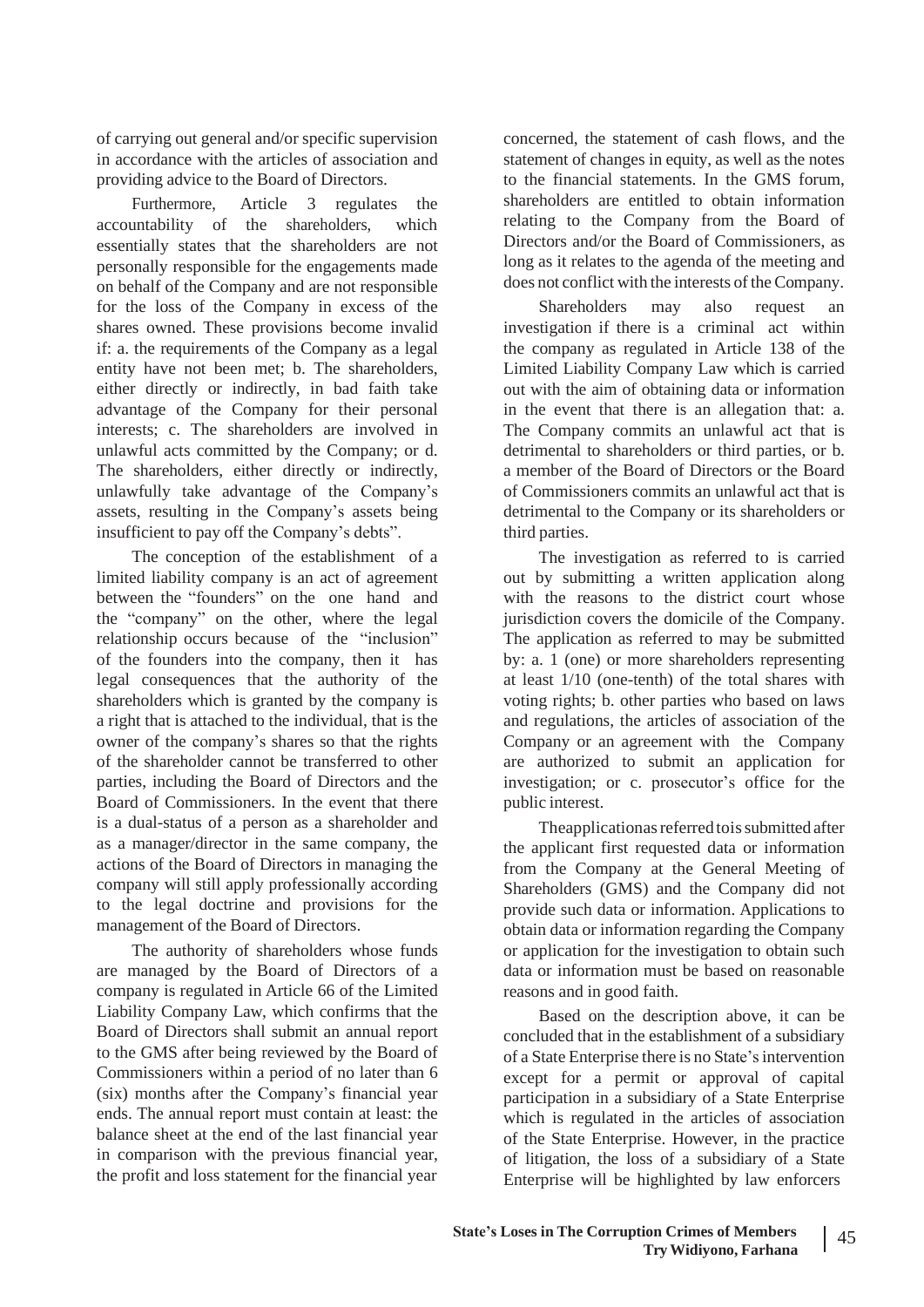for an investigation to obtain facts and evidence that the loss is a State's loss. Therefore, based on formal juridical analysis, losses of subsidiaries of State Enterprises (Persero) and subsidiaries of region-owned companies are not appropriate to be brought into the realm of corruption crime, because there is no State's loss.

### **CONCLUSION**

The legal relationship of share ownership has been regulated in the limited liability company law. Juridically and formally, the provision of credit or financing of a Bank with the status of a limited liability company/Persero (a bank with the status of a State Enterprise/regional administrationowned company) in terms of providing credit/ financing which then becomes non-performing does not affect the value of State's participation in a Bank with a limited liability/Persero status. However, the legal logic has shifted that if there is a provision of credit /financing transaction carried out by the Board of Directors which then becomes non-performing, this is considered to have harmed the state. Legal basis, line of thought, and legal logic as described above related to State's losses on the management of the Board of Directors of State Enterprises apply mutatis mutandis to Banks whose shares are directly owned by regional governments.

For a subsidiary of a State-Owned Enterprise or a subsidiary of a region-owned enterprise whose shares are partly owned by a State-Owned Enterprise or a region-owned enterprise, the treatment regarding State's financial losses should be different from the case of a State-Owned Enterprise or a region-owned enterprise, because it is not direct ownership of the state. Therefore, the financial loss in a subsidiary of a State-Owned Enterprise or a subsidiary of a region-owned enterprise is a financial loss for the company concerned or the State-Owned Enterprise or the region-owned enterprise, and not the state's loss.

#### **SUGGESTION**

The determination of the limits on State's losses must be formulated in laws and regulations so that the interpretation of the definition of State's losses can be different. The provision of credit/financing that becomes non-performing and the Bank in question which in the reporting period

gains profit formally and juridically do not affect the State's money set aside in the form of shares in Banks with Persero status, which means that there is no State's loss. But in practice investigators, based on legal logic, consider it a State's loss.

#### **ACKNOWLEDGMENT**

The researcher would like to express gratitude to Allah the Almighty so that the writing of this scientific paper can be completed properly, then among others to Muhaimin as a Junior Researcher in the Legal Field for suggestions regarding improvement of the substance of writing and the use of Mendeley tools in writing scientific papers.

## **BIBLIOGRAPHY**

- Asher Flynn And, Kate Fitz-Gibbon. "Bargaining With Defensive Homicide: Examining Victoria's Secretive Plea Bargaining System Post-Law Reform." *Melbourne University Law Review* (2011): 915. [https://www.](http://www/) semanticscholar.org/paper/Bargaining-withdefensive-homicide%3A-Examining-plea-Flynn-Fitz‐Gibbon/997d68a5ca777993baa3 f85827663fbc1b18d71c.
- Chatamarrasjid. *Menyingkap Tabir Perseroan*. Bandung: Citra Aditya Bakti, 2000.
- Fuady, Munir. *Doktrin-doktrin Modern Dalam Corporate Law Eksistensinya Dalam Hukum Indonesia*. Bandung: Citra Aditya Bakti, 2002.
- Hadin Muhjadi dan Nunuk Nuswardani. *Penelitian Hukum Indonesia Kontemporer*. Yogyakarta: Genta Publishing, 2012.
- Henry Campbell Black. *Black's Law Dictionary,*. Sixth Edit. St. Paul: West Publishing Co, 1990.
- Muhaimin. "Penetapan Tersangka Tidak Ada Batas Waktu." *Penelitian Hukum De Jure* 20, no. 2 (2020): 277. https://ejournal. balitbangham.go.id/index.php/dejure/article/ view/1165/pdf\_1.
- ———. "Restoratif Justice Dalam Penyelesaian Tindak Pidana Ringan." *Penelitian Hukum De Jure* 19, no. 2 (2019): 188. https:// ejournal.balitbangham.go.id/index.php/ dejure/article/view/648/pdf.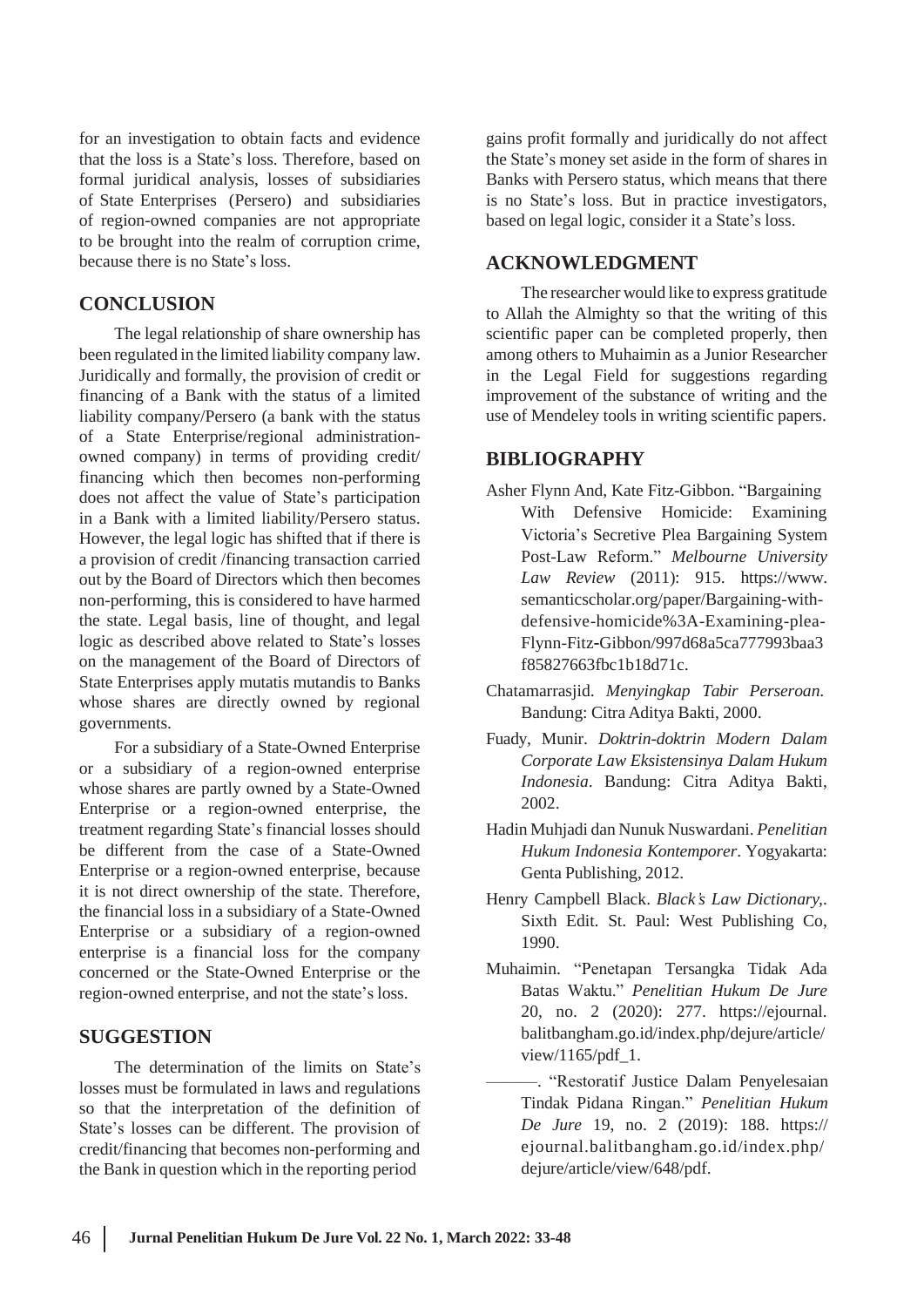- Narindrani, Fuzi. "Penyelesaian Korupsi dengan Menggunakan Restoratif Justice." *Penelitian Hukum De Jure* 20, no. 4 (2020): 606–607. https://ejournal.balitbangham.go.id/index. php/dejure/article/view/1425/pdf.
- Pardede, Marulak. "Aspek Hukum Pemberantasan Tindak Pidana Korupsi Oleh Korporasi Dalam Bidang Perpajakan." *Penelitian Hukum De Jure* 20, no. 3 (2020): 337. https:// ejournal.balitbangham.go.id/index.php/ dejure/article/view/1280/pdf.
- Piter Mahmud Marzuki. *Penelitian* Jakarta: Kencana, 2007. *Hukum*.
- Sosiawan, Ulang Mangun. "Penanganan Pengembalian Aset Negara Hasil Tindak Pidana Korupsi Dan Penerapan Konvensi PBB Anti Korupsi di Indonesia." *Penelitian Hukum De Jure* 20, no. 4 (2020): 588. https:// ejournal.balitbangham.go.id/index.php/ dejure/article/view/1343/pdf.

———. "Peran Komisi Pemberantasan Korupsi (KPK)DalamPencegahandanPemberantasan Korupsi." *Penelitian Hukum De Jure* 19, no. 4 (2019): 520. https://ejournal.balitbangham. go.id/index.php/dejure/article/view/760/pdf.

- Suharyo. "Aspek Hukum Surat Keterangan Dokter Dalam Sistem Peradilan Pidana (Pemberantasan Tindak Pidana Korupsi Pada Era Covid 19)." *Penelitian Hukum De Jure* 20, no. 3 (2020): 365. https://ejournal. balitbangham.go.id/index.php/dejure/article/ view/1275/pdf.
- Tumbuan, Fred B.G. *Tugas dan Tanggung Jawab Direksi Perseroan Terbatas, Materi Pendidikan Singkat Hukum Bisnis*. Jakarta, 2000.
- Widjaya, Rai.I.G. *Hukum Perusahaan*. Jakarta: Megapoin, 2000.
- WindaApriani Zarona Harahap, Asep Syarifuddin, Bambang Hermawan. "Pengaruh Perubahan Sosial Dalam Perkembangan Hukum Di Indonesia." *Jurnal Lex Suprema* III, no. 1 (2021): 560. https://jurnal.law.unibabpn.ac.id/index.php/lexsuprema/article/ view/462/pdf.
- Yoserwan. "Fungsi Sekunder Hukum Pidana Dalam Penanggulangan Tindak Pidana Perpajakan." *Penelitian Hukum De Jure* 20, no. 2 (2020): 171. https://ejournal. balitbangham.go.id/index.php/dejure/article/ view/979/pdf\_1.
- Yuliyanto. "Problematika Tata Cara Eksekusi Ganti Kerugian Dalam Perkara Pidana." *Penelitian Hukum De Jure* 19, no. 3 (2019): 355–356. https://ejournal.balitbangham. go.id/index.php/dejure/article/view/693/ pdf\_1.
- Yusyanti, Diana. "Tindak Pidana Pembakaran Hutan dan Lahan Oleh Korporasi Untuk Membuka Usaha Perkebunan." *Penelitian Hukum De Jure* 19, no. 4 (2019): 467. https:// ejournal.balitbangham.go.id/index.php/ dejure/article/view/851/pdf.